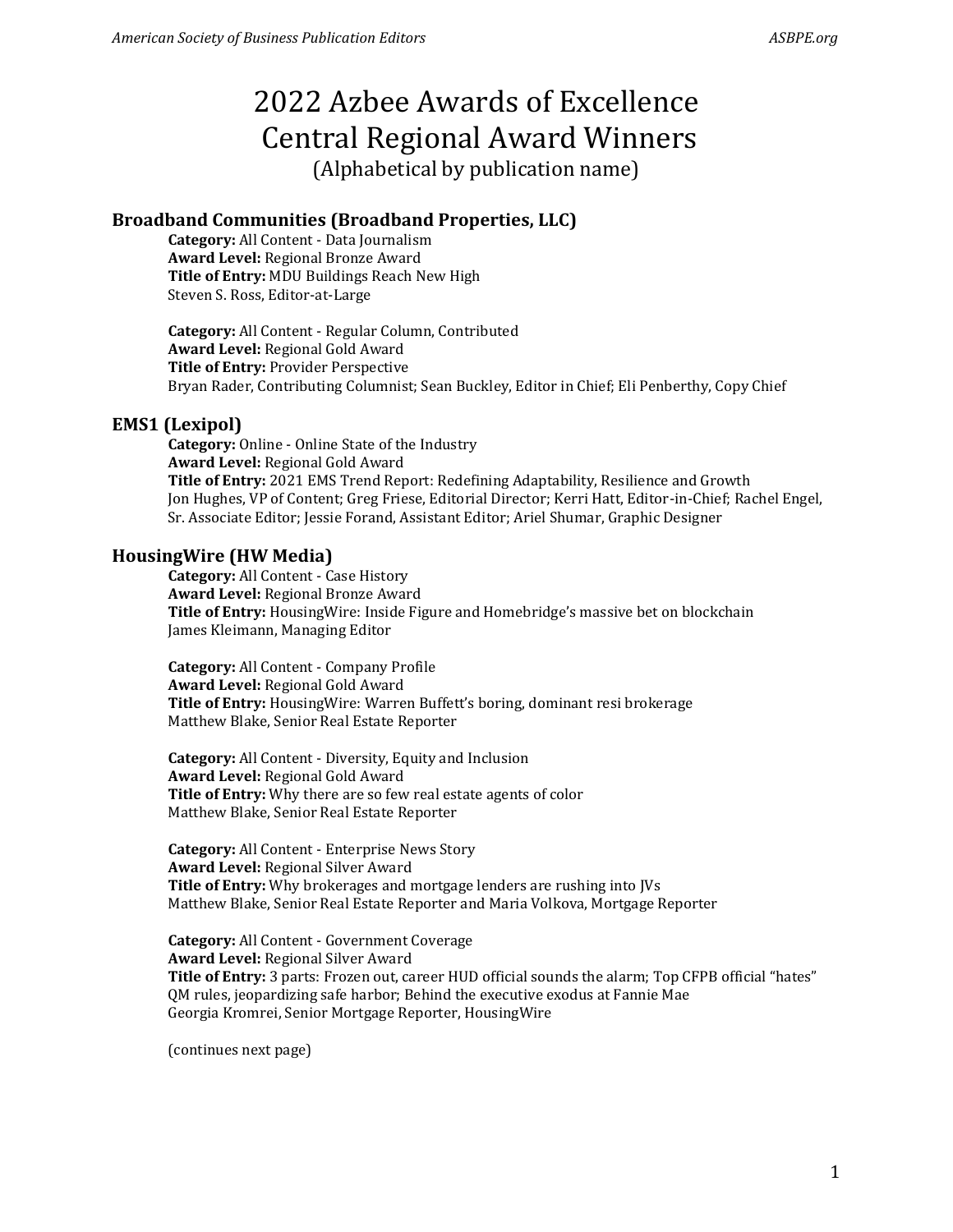# 2022 Azbee Awards of Excellence Central Regional Award Winners (Alphabetical by publication name)

## **HousingWire (HW Media)**

**Category:** All Content - Q&A **Award Level:** Regional Bronze Award **Title of Entry:** HousingWire: A candid interview with RE/MAX executive Nick Bailey Matthew Blake, Senior Real Estate Reporter

**Category:** Online - Online Single Topic Coverage by a Team **Award Level:** Regional Bronze Award **Title of Entry:** A Look at Appraisal in Housing Matthew Blake, Senior Real Estate Reporter and Georgia Kromrei, Senior Mortgage Reporter

## **New Perspectives (Association of Healthcare Internal Auditors)**

**Category:** All Content - Regular Column, Contributed **Award Level:** Regional Bronze Award **Title of Entry:** Ethics at Work Marianne Jennings, Author; Michael Fabrizius, Editor in Chief; Leslie Shivers, Editor; Steve Dunn, Layout and Graphics

**Category:** All Content - Regular Column, Contributed **Award Level:** Regional Silver Award **Title of Entry:** Controlled Substance Security Kimberly New, Columnist; Michael Fabrizius, Editor in Chief; Leslie Shivers, Editor; Steve Dunn, Layout and Graphics

**Category:** All Content - Technical Article **Award Level:** Regional Bronze Award **Title of Entry:** Cloud Computing David Sems, Author; Michael Fabrizius, Editor in Chief; Leslie Shivers, Editor; Steve Dunn, Layout and Graphics

## **POWER magazine (Access Intelligence)**

**Category:** All Content - Data Journalism **Award Level:** Regional Gold Award **Title of Entry:** ERCOT Lists Generators Forced Offline During Texas Extreme Cold Event Sonal Patel, Senior Associate Editor

**Category:** All Content - Technical Article **Award Level:** Regional Silver Award **Title of Entry:** Rediscovering Fire: Advancements in Gas Turbine Combustion Sonal Patel, Senior Associate Editor

## **Real Trends (HW Media)**

**Category:** Online - Podcast **Award Level:** Regional Silver Award **Title of Entry:** Sherry Chris on what real estate brokers must do to combat margin compression Tracey Velt, Managing Editor, RealTrends

(continues next page)